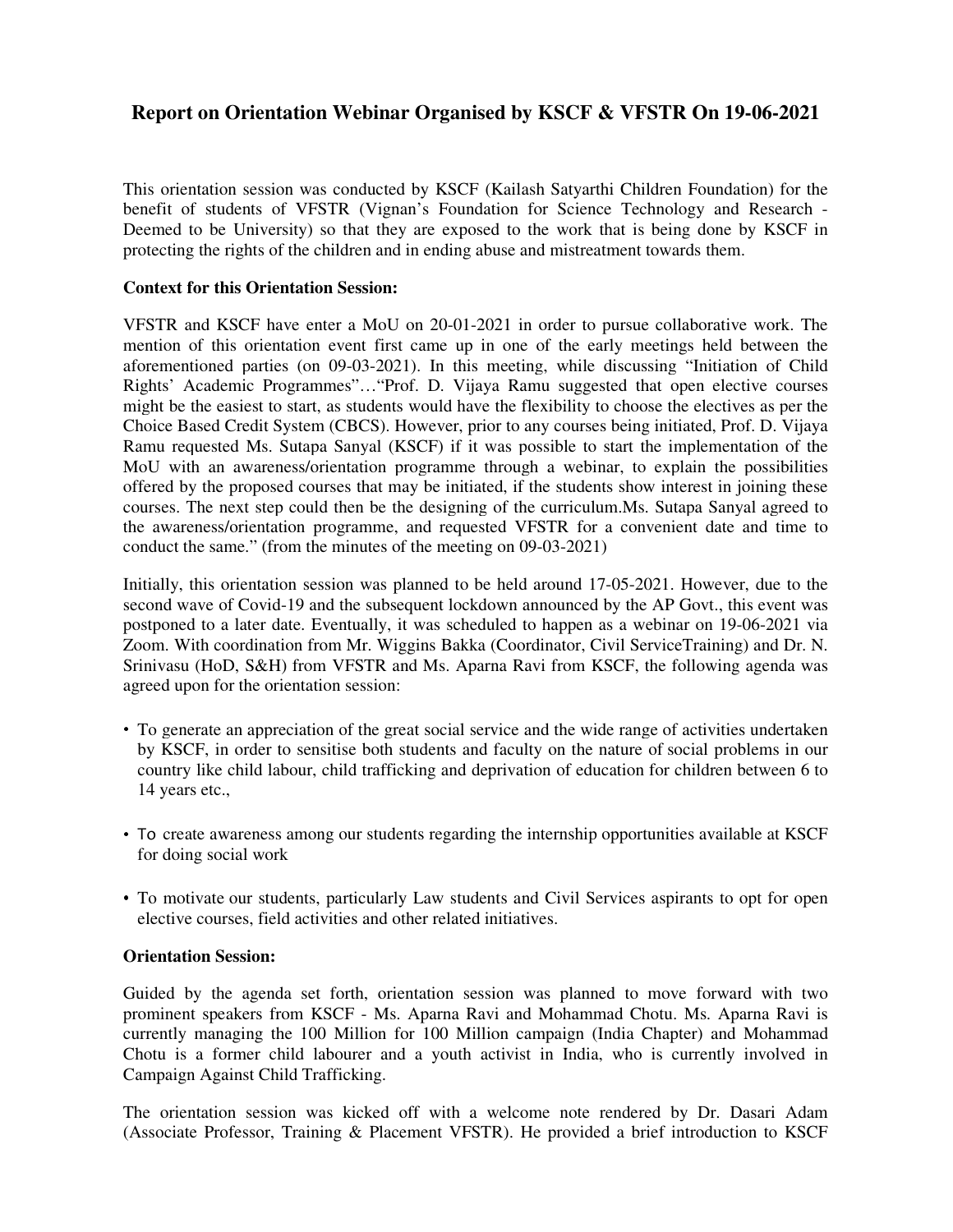and its legendary leader, honourable Kailash Satyarthi. This introduction was further elaborated by Ms. Aparna Ravi in her own presentation. Ms. Aparna Ravi showcased a short but inspiring video about the movement, its leader, and his vision for securing our future by saving our children. She chronicled the grassroots nature of this movement by highlighting various marches organised by KSCF since 1993 up to 2017. In 2016, 100 Million - a global campaign was initiated to create a safe space and educated society for vulnerable children. One of the inspiring aspect of this campaign is that it is spearheaded by young people mostly under 30 years of age. She also highlighted that this year (2021) is declared by the UN-ILO as the International Year for the Elimination of Child Labour. As a part of this initiative KSCF has been demanding for a) a fair share of budgets b) fair share of policies and c) fair share of protections for the children who have been most vulnerable during this pandemic situation.

Addressing the VFSTR community, Ms. Aparna Ravi wanted us to bear the torch in creating and strengthening the safety net for the protection of children. She called on both our students as well as our teachers to be part of this 'citizenship in action,' where we call attention to any instances of abuse against children. She further added that we all can support this campaign by channeling our efforts into education, health, capacity building, mass mobilisation, using technology as a tool of engagement, research work, and rehabilitation support. She highly recommended everyone to watch the documentary "The Price of Free" in order to understand the scope of this issue and need for grassroots mobilisation. She then introduced us to the other speaker Mr. Mohammad Chotu, who shared his testimony as a child labourer. Around ten or eleven years ago he was a child labourer. At that time he and his mother were trafficked by the middlemen to Delhi (from Bihar) and were employed in forced labour. Mr. Chotu was made to work about 15-17 hours per day. He was then rescued by the Bachpan Bachao Andolan workers and was sheltered at Jaipur Balashram, where he received his education. He was inspired by the 'Mukti Kaarwah' and the emancipatory work that is being done by the volunteers and wanted to be one among them in fighting for this cause. Now he is, in fact, leading the 'Mukti Kaarwah' with a presence in various states, where they are fighting to end child abuse, child labor, and child marriages. Mr. Chotu provided the listeners with details on how they work closely with the local elders, leaders, village council, Sarapanch, and others who are invaluable in carrying on the task of educating and spreading awareness. During this pandemic and times of lockdown, the outreach has been difficult but the volunteers have been improvising with the situation by staying true to the grassroots aspect of the movement and knocking on the doors for educating people, collaborating with other local social workers, Aanganwadi workers, etc. Mr. Chotu himself has been involved in conducting free educational classes for children who are unable to pursue their studies due to lockdown. Mr. Chotu also added that most of the volunteers involved in the front lines of this movement are youngsters and that it is the responsibility of youngsters at VFSTR too to take up this torch for the betterment of our society. Ms. Aparna Ravi translated, summarised, and added to what Mr. Chotu spoke (in Hindi) and further encouraged VFSTR community to get engaged in the task at hand.

Presentation by Ms. Aparna Ravi and Mr. Chotu was followed by Q&A session, where some of our students from Bihar tried to bring attention to certain cases of child abuse in that state. Ms. Aparna Ravi assured that there are quite a few legal battles currently being fought to address such cases. One of our faculty from Vignan Institute of Law, Mr. Ashish Kumar asked about the legal challenges faced by KSCF while tackling child labor issues. Ms. Aparna Ravi spoke of the challenges in working with the legal system. Even the first act of filing an FIR with police can be complicated since one has to be aware of what legal sections ought to be invoked. There is quite a bit of training that is done by KSCF in order to work with police in these matters, since most police are not aware of these legal sections. Also, there is a need to see if child-friendly police stations and counselling resources are available since these children who have been brought to these police stations are experiencing trauma. There is a need to create a safe space for these children when they are brought into the legal and criminal justice system. Then lies the challenge of repatriating the child with their parent, which is also a very tedious and long legal process. Even after repatriation